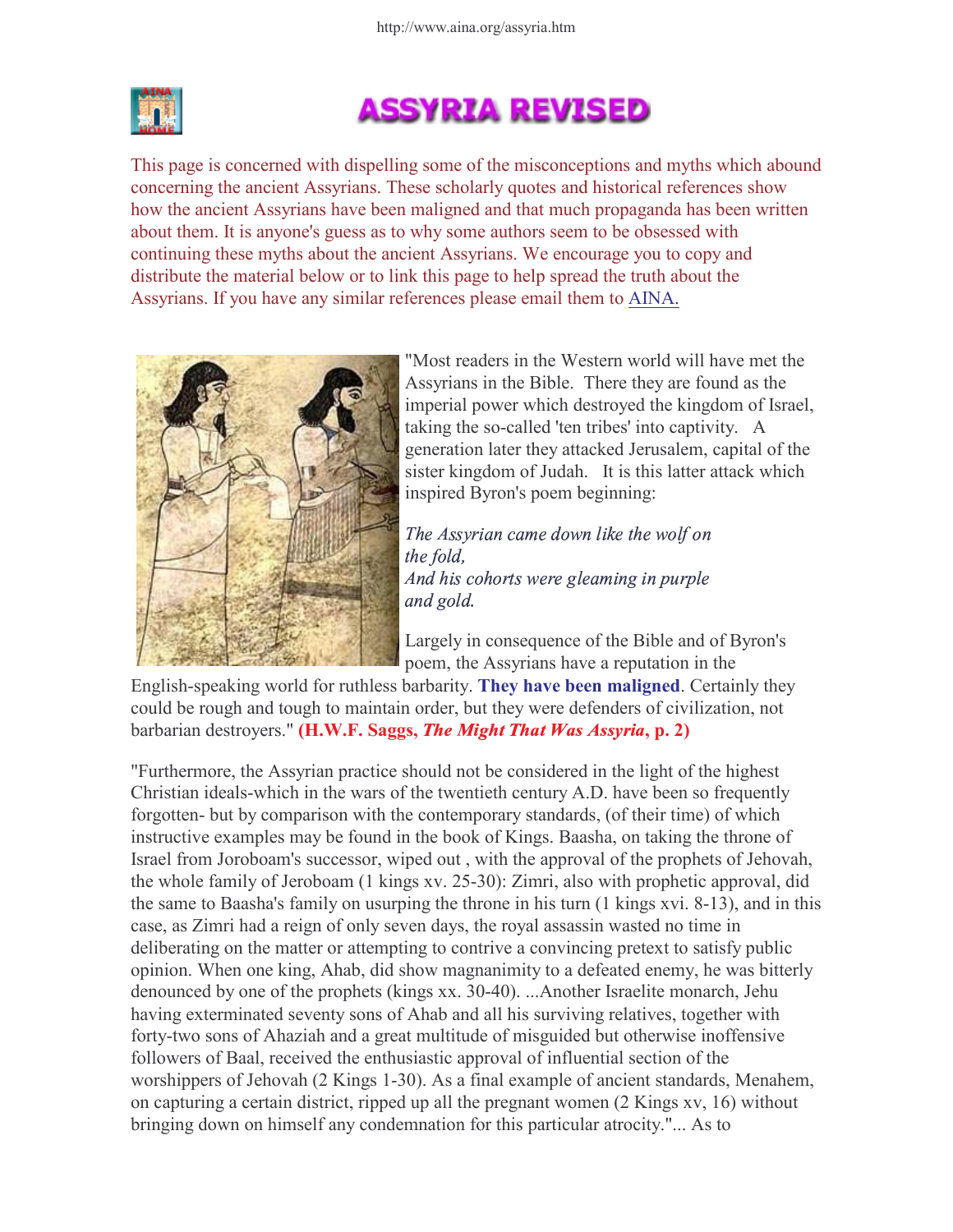comparison with contemporary warfare, there is very little in the more gruesome sections of the Assyrian royal annals that can not be equaled or exceeded from the records of events in Europe and Africa (Black and White) since 1939." (H.W.F. Saggs, The Greatness That **Was Babylon, pp. 239-240)** 

"It must be noted, however, that these atrocities were usually reserved for those local princes and their nobles who had revolted and that in contrast with the Israelites, for instance, who exterminated the Amalekites for purely ethno-cultural reasons, the Assyrians never indulged in systematic genocides." (Georges Roux, Ancient Iraq, Third Edition, p. 291)

"The traditional picture that, I for one studied, is that of a brutal power which ruthlessly subjugated its subjects and neighboring countries. Assyrian culture is not a word usually mentioned in this context. In the recent years we are witnessing a change. I would say that the traditional position which is based on Assyrian royal annals and Assyrian palace reliefs was not totally wrong because it was conveyed to us by the Assyrians themselves, but it was awfully one sided and misleading. It's as if our own notion of the United States were founded based on the U.S. involvement in the Vietnam War or its police function in South America. Today, we see Assyria in a more complicated and more many sided light. It emerges to us, above all, a country of nations, a multi national empire whose power, economic power played a decisive role, if not a more decisive role as military aspects. We know now that the empire did fight many wars, but most of them were very small scale, the army was not that big and most of the conflicts were solved by police forces, not by large scale interventions...The image of the Assyrians themselves has also changed. It has been known for a long time that the Assyrian king was the representative of God on earth. My own research indicates that this view was not limited to the king but also to the government, so that the Assyrian government portrayed itself or was pictured as the symbol of the heavens on earth. Reflecting this, the Assyrian high officials wore stamp seals which throughout display religious motifs, we see the tree of life, emblems of God etc., depicted on the seals. Most important of all, our picture has not under done a change only in terms of royal ideology, but we can see also a serious commercial power as archeological excavations carried out in Israel, for instance, have shown Assyrian economic involvement had dimensions that resemble notions that we have from modern powers that were not projected upon Assyrians previously." (Assyria 1995 - The Video, Dr. Simo Parpola, University of Helsinki)

"The reader will soon notice that I actually like the Assyrians, warts and all: I make no apology for this. Though the Assyrians, like the people of every other nation ancient and modern, were sometimes less than kind to their fellow humans, I feel no compulsion to be continually advertising my own rightmindedness by offering judgment upon their every action or attitude in terms of current liberal othodoxy." (H.W.F. Saggs, The Might That *Was Assyria*, Preface)

"A clear policy distinction was made between cities or territories which were newly being taken into the Assyrian orbit, and those already in the Assyrian orbit which had engaged in armed rebellion. It was only in cases of the latter sort, and then only in the most flagrant of these that such barbarous retribution was meted out to the conquered inhabitants."

"Elsewhere in Ashurnasirpal's annals, where the military action recounted was a matter only of conquest and not of putting down a rebellion, there is no mention of mass atrocities; the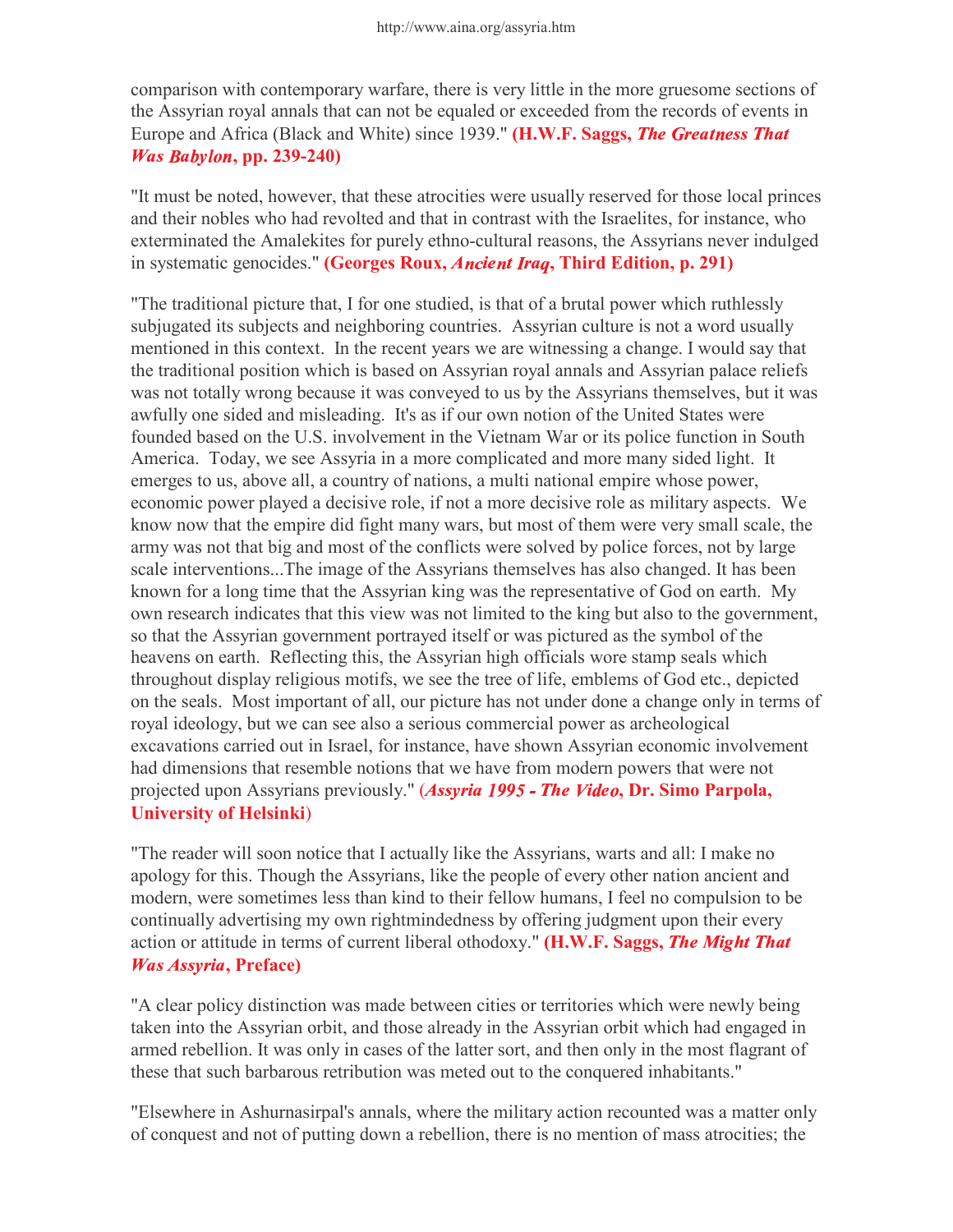reference in such cases is only to the taking of prisoners, with no indication of executions or mutilations."

"Anyone who has been brainwashed into believing that the Assyrians were uniquely sadistic should take a hard look at our own culture, as reflected in the following extract (quoted in the Financial Times) from a children.s TV programme in 1978: 'No one shall take his life but me. I shall flay the skin from his living body and wear it about me like a cloak.' Such atrocities as there were in Assyria were not sadism but deliberate punitive measures authorized, indeed, ordered, by the central Assyrian government in the person of the king."

"There is no proven case of any atrocities committed by individual Assyrian soldiers as matters of mere sadism. It is true that there are some scenes on bas reliefs which do show the mutilation or barbarous killing (as by skinning) of prisoners, but the indications are that these represent what was done to ringleaders by order of the king, not random acts of barbarity by private soldiers. Indeed, there are indications that the king insisted on very strict discipline in the matter of treatment of prisoners-of-war, and one royal letter to an Assyrian administrator dealing with provisions for such prisoners actually warns the official: 'You shall not be negligent. If you are, you shall die."" (H.W.F. Saggs, The Might That Was  $\lambda$ ssvria, pp.262-3)

"The lecture referred to Prof. Parpolaís recent work which compares the Assyrian Tree of Life to the medieval Jewish Kabbalah, and suggests, amongst other ideas, a direct line of descent from Assyrian religion through Judaism into Christianity, finding the concept of a messianic figure or ìsaviour godî in Assyrian religion. Though Prof. Gruenwald, an expert in Jewish mysticism, admits there is much work to do, he believes that Prof. Parpolaís creative, remarkable and risk-taking study has ìcracked openî a very long-standing mystery, i.e. the origin of the Kabbalah." (Margot Stout Whiting, Assyria 1995 - The Glory and all of the Assyrian Empire)

"Thus, the Assyrian king, in perpetrating actions - sometimes including atrocities - which put the enemy into panic, thought of himself as, in the most literal sense, putting 'the fear of God' into those who might have it mind to oppose Assyria. This represented a conscious use by the Assyrians of terrorism not for sadistic purposes, but for psychological warfare. ...The psychological aspect of Assyrian warfare is also brought out by the manner in which bas reliefs with war scenes were used. In Ashur-nasir-pal's palace at Calah, scenes of war predominated in the bas reliefs only in the hall which probably served as an audience chamber; it is a reasonable conclusion that this predominance of war scenes was to reinforce in the minds of visiting rulers and ambassadors their consciousness of Assyrian military might. In other rooms of the palace the scenes were mostly of religious or ceremonial topics." (H.W.F. Saggs, The Might That Was Assyria, p. 249)

"Amongst all the aspects of ancient Mesopotamian life, there are few which have been more widely misunderstood and misrepresented than the nature of Assyrian imperialism. Few historians or other writers who touch upon Assyria in the period between 900 B.C. and its final fall just before 600 B.C. can resist the temptation to gather up their skirts and add yet another shocked comment upon barbarism, brutality and unmatched ruthlessness of the Assyrians. It is rare to find any attempt to look at Assyrian warfare and imperialism as a whole in its perspective. Yet, as it is hoped to show below, when one considers the whole functioning of the Assyrian Empire, and particularly when one passes judgement in